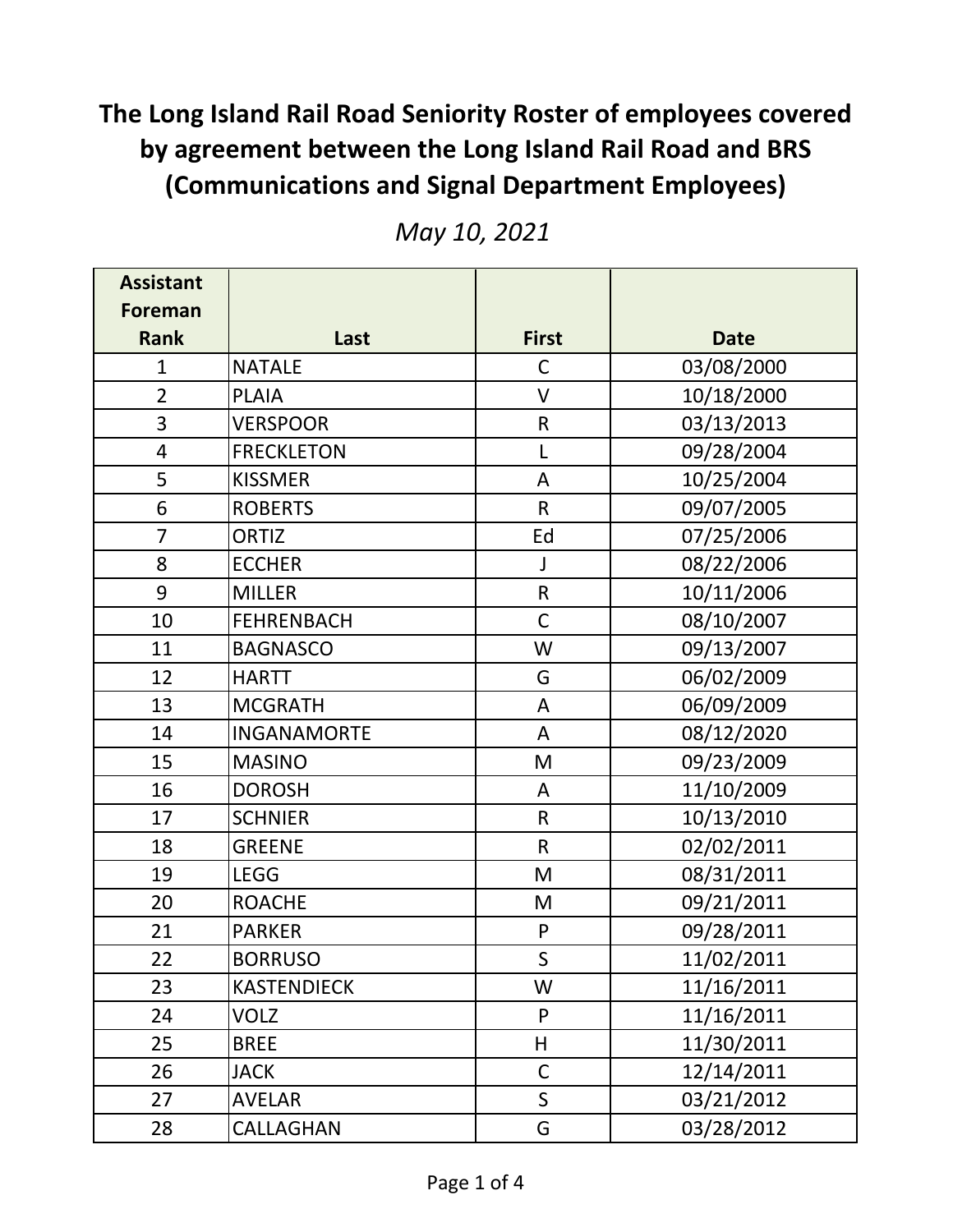| <b>Assistant</b> |                    |              |             |
|------------------|--------------------|--------------|-------------|
| Foreman          |                    |              |             |
| <b>Rank</b>      | Last               | <b>First</b> | <b>Date</b> |
| 29               | <b>CEDENO</b>      | B            | 07/25/2012  |
| 30               | <b>BAAR</b>        | M            | 12/05/2012  |
| 31               | <b>MURRAY</b>      | $\mathsf C$  | 04/08/2013  |
| 32               | <b>PERRINO</b>     | $\mathsf{R}$ | 07/29/2013  |
| 33               | <b>RAMIREZ</b>     | M            | 08/28/2013  |
| 34               | <b>KUHN</b>        | $\mathsf C$  | 05/28/2014  |
| 35               | SOLOMON            | M            | 10/01/2013  |
| 36               | <b>SOKOLOWSKI</b>  | $\mathsf J$  | 01/16/2014  |
| 37               | <b>MCCARTHY</b>    | A            | 06/04/2014  |
| 38               | <b>RUF</b>         | M            | 07/02/2014  |
| 39               | <b>CIPOLLA</b>     | M            | 07/11/2014  |
| 40               | <b>JOHNSON</b>     | $\mathsf{J}$ | 09/04/2014  |
| 41               | <b>SAAR</b>        | W            | 09/24/2014  |
| 42               | <b>SPERO</b>       | L            | 10/01/2014  |
| 43               | <b>HANFORD</b>     | ${\sf R}$    | 10/08/2014  |
| 44               | <b>BALZ</b>        | ${\sf R}$    | 11/05/2014  |
| 45               | <b>HAYNES</b>      | T            | 12/17/2014  |
| 46               | <b>TSELIOS</b>     | G            | 02/09/2015  |
| 47               | <b>QUINLIVAN</b>   | J            | 05/07/2015  |
| 48               | <b>KOZIOL</b>      | L            | 10/07/2015  |
| 49               | <b>KLEES</b>       | J            | 11/20/2015  |
| 50               | <b>KELLY</b>       | F            | 02/10/2016  |
| 51               | TUTHILL            | $\mathsf{S}$ | 03/14/2016  |
| 52               | <b>BILELLA</b>     | A            | 05/11/2016  |
| 53               | <b>SCHMITZ</b>     | $\mathsf R$  | 06/03/2016  |
| 54               | <b>SMOLINSKY</b>   | A            | 06/17/2016  |
| 55               | <b>FORTE</b>       | H            | 09/28/2016  |
| 56               | <b>DIBENEDETTO</b> | $\mathsf C$  | 09/28/2016  |

*May 10, 2021*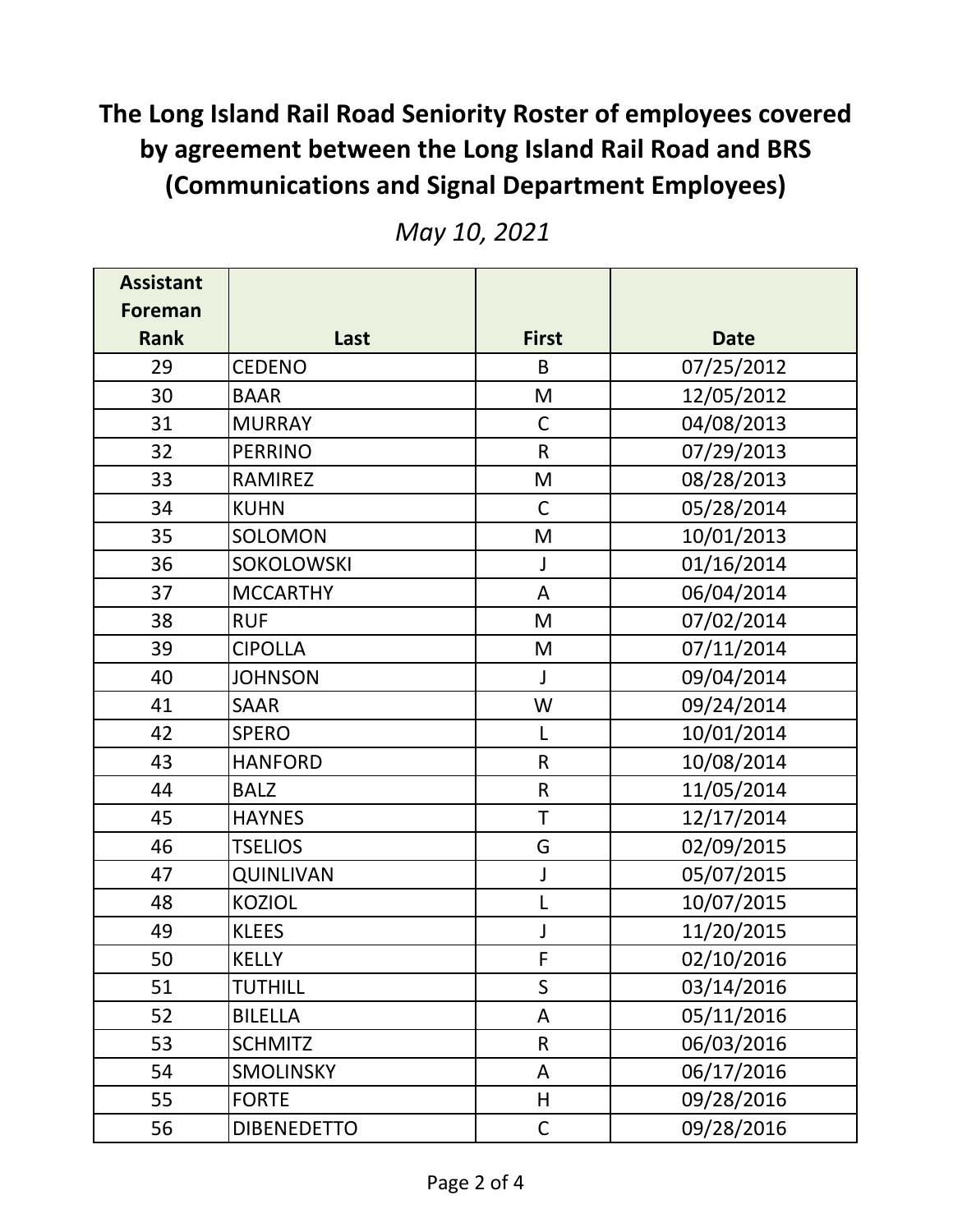| <b>Assistant</b> |                  |              |             |
|------------------|------------------|--------------|-------------|
| Foreman          |                  |              |             |
| <b>Rank</b>      | Last             | <b>First</b> | <b>Date</b> |
| 57               | <b>BURNS</b>     | $\mathsf{R}$ | 10/19/2016  |
| 58               | <b>SANICHARA</b> | D            | 10/31/2016  |
| 59               | PINA-MEJIA       | N            | 01/23/2017  |
| 60               | <b>MOCK</b>      | $\mathsf T$  | 02/27/2017  |
| 61               | <b>BARBOSA</b>   | $\mathsf{S}$ | 03/27/2017  |
| 62               | <b>HENNESSEY</b> | $\mathsf C$  | 04/17/2017  |
| 63               | <b>BUDKE</b>     | К            | 05/25/2017  |
| 64               | <b>MCDONALD</b>  | $\mathsf{S}$ | 06/21/2017  |
| 65               | <b>BUYNOCH</b>   | $\mathsf{R}$ | 07/10/2017  |
| 66               | <b>NARAINE</b>   | $\mathsf R$  | 07/31/2017  |
| 67               | <b>CHURAMAN</b>  | E            | 08/03/2017  |
| 68               | <b>MALIN</b>     | D            | 09/18/2017  |
| 69               | <b>RIMMER</b>    | M            | 09/19/2017  |
| 70               | <b>KNAKAL</b>    | J            | 10/10/2017  |
| 71               | <b>FORST</b>     | E            | 10/13/2017  |
| 72               | <b>ROBINSON</b>  | S            | 10/28/2017  |
| 73               | <b>FICHERA</b>   | J            | 11/15/2017  |
| 74               | <b>JIMENEZ</b>   | J            | 11/16/2017  |
| 75               | LO               | T            | 12/04/2017  |
| 76               | <b>CRUZ</b>      | J            | 02/05/2018  |
| 77               | <b>MICHELCIC</b> | $\mathsf S$  | 02/13/2018  |
| 78               | <b>MCGEE</b>     | T            | 08/02/2018  |
| 79               | <b>SHUBDAR</b>   | M            | 09/13/2018  |
| 80               | <b>ROSENKING</b> | J            | 11/06/2018  |
| 81               | <b>THOMPSON</b>  | L            | 12/06/2018  |
| 82               | <b>FOTIE</b>     | M            | 01/22/2019  |
| 83               | <b>GAROFANO</b>  | M            | 03/30/2019  |
| 84               | <b>MARMOL</b>    | J            | 04/30/2019  |

*May 10, 2021*